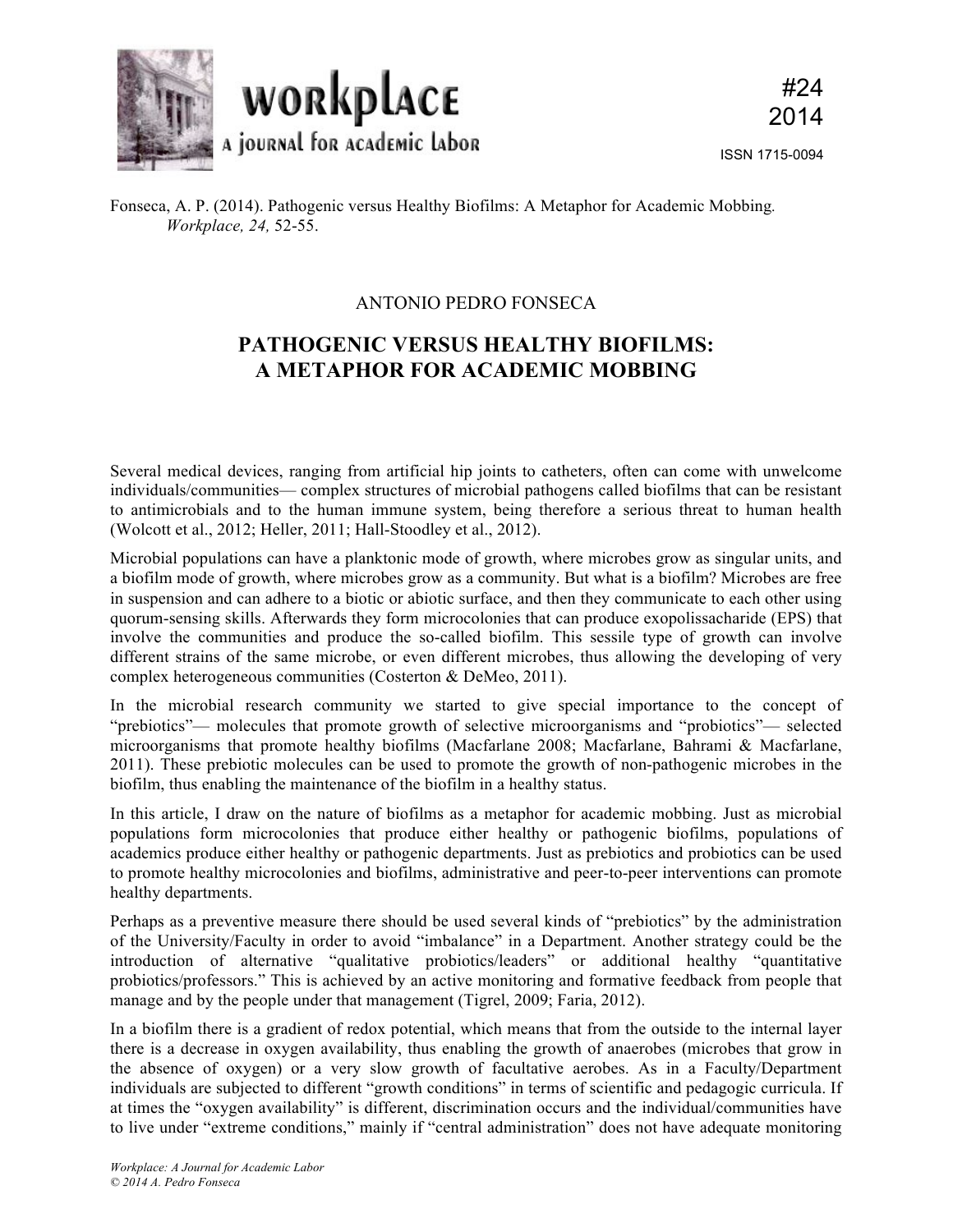methods and there is a myopic or near-sighted evaluation of the contributions or merit of each individual in a Department.

As in a biofilm, individuals can aggregate within in homogenous communities that share metabolic similarities. In a healthy biofilm there are some communities that preserve "democratic values," thus enabling equilibrium/balance and avoiding overgrowth of "pathogenic microbes/individuals." Pathogenic communities living in healthy biofilms share resources with healthy communities, but if for some reason they are left to overgrow they tend to eliminate all other communities, thus demonstrating a very "antidemocratic behaviour." This is similar to academic departments although "rational animals" like us have moral codes and deontological principles, besides the fact that we and microbes are the antipodes of evolution!

In biofilms, as in our case study, there are time that bacteria and fungi co-exist as different communities (there are some prosthesis infections that involve bacteria like *Pseudomonas* or *Staphylococci* and fungi like *Candida*). But sometimes, mainly if there is for some reason a decrease in bacterial growth and there are not sufficient surveillance methods, fungi can overgrow and disrupt "democratic" equilibrium, thus allowing bacteria to be eliminated. This process, as in academic mobbing, is slow because biofilm growth avoids detection of the immune defences of the host. This can be a metaphor for an administration that allows "anti-democratic" behaviours because they are myopic or want to be. The result is a "mature pathogenic biofilm" that is very complicated to treat, because the antimicrobials can eventually penetrate biofilms only in high and toxic concentrations. The therapeutic measure for this can be the use of "molecules" that promote growth of "healthy bacteria," such as prebiotics, or directly "inoculating" into the biofilm healthy microbes such as the "probiotics." This therapeutic approach is often the only measure to treat chronic infections caused by biofilms. Chronic infections have to be transformed or "moved" into acute infections in order to be treated.

For academic mobbing, there should be instruments that have the necessary impartiality that needs to be used to detect "chronicity" (often hidden) and start to identify the "microbe" communities, classify them, understand their communications, and if needed partially intervene with the input of "new communities" or integration of a "small pathogenic" in a large "healthy biofilm." Conditions or problems are worsened when a small group is integrated with a group of professors that share the same clone (geographic/ethical) with pathogenic management behaviour (as if it was "their place..."), which affects the larger department. This therapeutic measure needs a senior administration with a "healthy and democratic" outlook that stands by and understands the need to avoid judicial fights among the faculty members and degradation of the department's image. As in biofilms, there is a need to control the microbes that first adhere (the case of caries in dental plaque biofilms is a very interesting metaphor), but this control must take into account who is going to be selected and under what criteria. For instances, when you avoid cleaning your teeth you are selecting specific types of "pathogenic microbes" to be the pioneers in teeth and gingival adherence. After this, having established community dominance they select the microbes with which they have affinities, in an eternal "gravitational" wave that becomes a never-ending story!

In biofilms, if we permit a dominant, "winning community," the others tend to disappear. If it is obvious that it is a "healthy biofilm" it is fine, namely if there is no story of elimination of other communities. Sometimes, as in academic mobbing, the story can be of "pseudo-healthy biofilms" where previous "frames" of "microbial growth" are deleted and administrators only declare the final achievement of the dominant community.

This kind of behaviour can, in the future, kill at the start some types of controversial ideas and microbes within the "winning pathogenic community" may start to criticize their leaders. As an example of this is the "dual behaviour" in the fungi *Candida albicans*, biofilms that come to us recently in the research work of Heller (2011) and Yi et al. (2011) where two different types of yeast with different morphophysiological characteristics have different susceptibilities to antimicrobials, thus allowing the existence of healthy biofilms. As in biofilms, in academia there is always the opportunity to promote "healthy growth" even in "pseudo-healthy biofilms" and this is possible with a very open and accurate monitoring methods. Of course there could be a "pseudo-religious" attitude, reinforcing moral codes of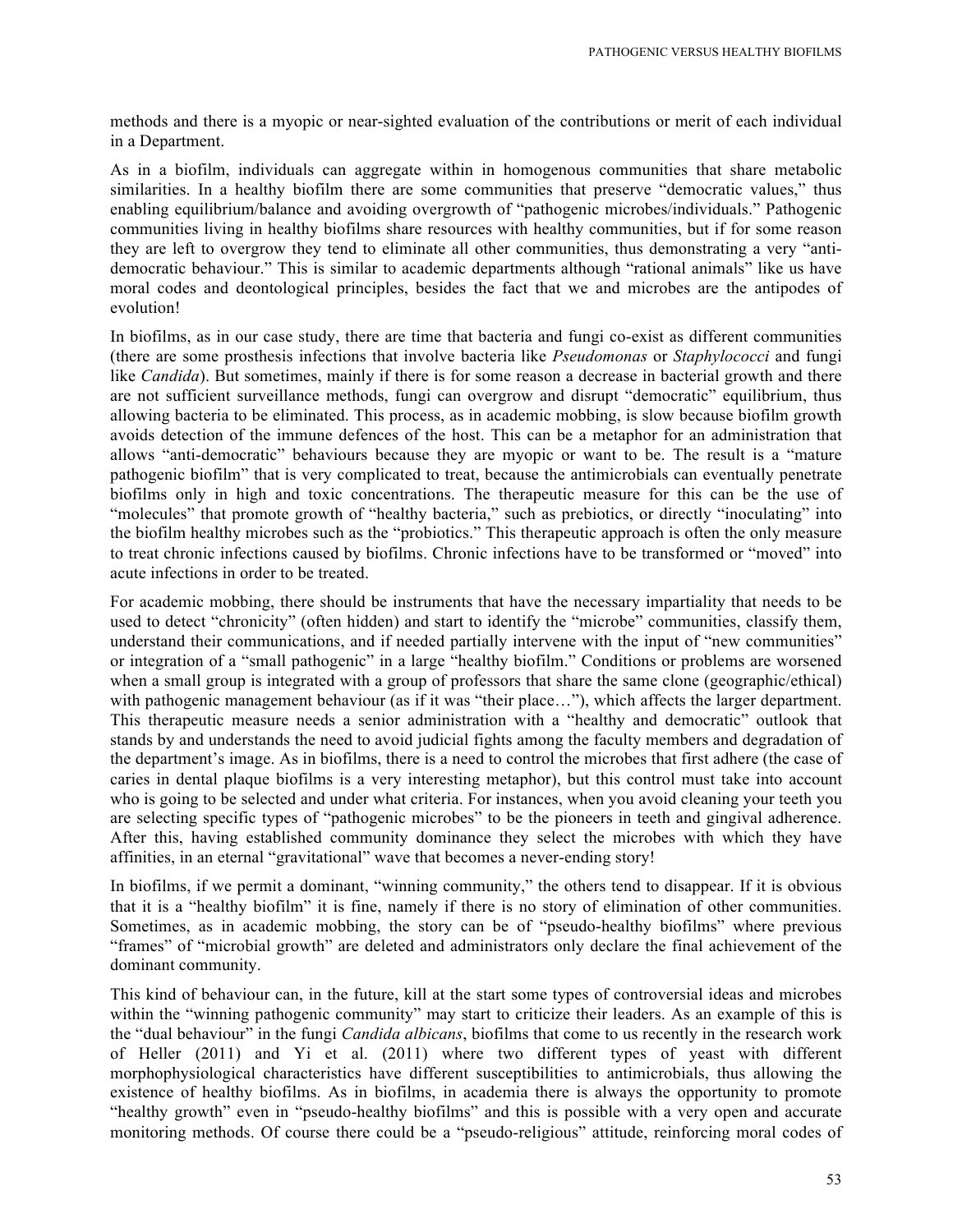conduct, but this is innocuous if there are not some functional attitudes resulting from the detection of the "pathogenic microbes" and their non-healthy attitudes (Sperry & Duffy, 2009; Duffy, 2009; Faria, 2012).

At this time the reader can understand why we used microbes for our metaphor, which are singular prokaryotic cells, the base of evolution. These singular cells, similarly to eukaryotic cells in differentiate tissues can talk with each other using their quorum sensing tools and "work" in communities. As in microbial biofilms, academic communities could avoid and treat "pathogenic behaviours" with proper development and use of diagnostic tools (Leymann, 1990; Westhues, 2005, 2012). Biofilms are often underestimated by the host, as in cases of academic mobbing, so "rational animals" like us can learn from the state-of art research work with our past ancestor, the microbes.

This metaphor highlights the case where "pathogenic fungi" start a process of elimination of the "bacterial community" and there is insufficient detection of this in the developing process. At this time, "mobbers" try to show their "biofilm" as "healthy," even to central administration of the university.

As in the ecological metaphor (Zhao & Frank, 2003), the Zebra mussel/pathogenic microbes/mobbers rapidly invades the Great Lakes ecosystem/healthy biofilms/academia because of its characteristics as an invading species, namely a high reproductive strategy and the ecosystem's characteristics. In academia, dominant groups can grow as their reproductive strategies mesh with the ecosystem's characteristics (such as the subjectivity of performance measures, the organizational structure, "You scratch my back and I'll scratch yours" behaviour, blind confidence in hierarchy, and administrators turning a "blind eye" or adopting myopic monitoring systems). If these invasive species/mobbers become dominant in the academic ecosystem there will be very low tolerance to different or new species and, as in "pseudohealthy" biofilms, probiotic microbes/non-mobbers will be seen ironically as a threat to homeostasis and will be selected for slow and discrete elimination. The main idea and goal of this new pseudo-healthy biofilm/pseudo-homeostatic academic ecosystem is to desperately maintain a "good" image to the academic world, namely by giving extreme importance to the outcomes without taking into account how they are achieved.

What should we think about academic management that does not give merit to aerobic bacteria like "*Pseudomonas/*non-mobbers" that grow anaerobically/without oxygen (having other "molecules/ alternative curricula" than the "oxygen/original faculty/department," as in a final acceptor to electrons in the respiratory chain) in order to survive? Is this a metaphor for the major effort of upgrading curricula with other competences and skills (without financial support) in order to effect a complete integration in another "biofilm," a "healthy biofilm"? What type of "rational animals" are we if at the end, the equilibrium of the communities depends on mechanisms that are similar to microbial biofilms that are our antipodes in terms of evolution? Where are the basic human codes? At a time that the research community recognizes consciousness in non-human animals, recognizing that they should be respected, is there a "theatre of the absurd" where "rational animals" are not respected in their dignity and rights? Should we understand and "speak" microbial biofilms language in order to survive as "rational animals" in academic communities?

## **References**

- Costerton, J. W. and P. DeMeo, P. (2011). The role of biofilms: are we hitting the right target? *Plast Reconstr Surgery*, 127(Suppl 1), 36S-37S.
- Duffy, M. (2009). Preventing workplace mobbing and bullying with effective organizational consultation, policies, and legislation. *Consulting Psychology Journal, 61*, 242-262.
- Faria, J. R.; Mixon jr, F. G. and Salter, S. P. (2012). An economic model of workplace mobbing in academe. *Economics of Education Review, 31*, 720-726.